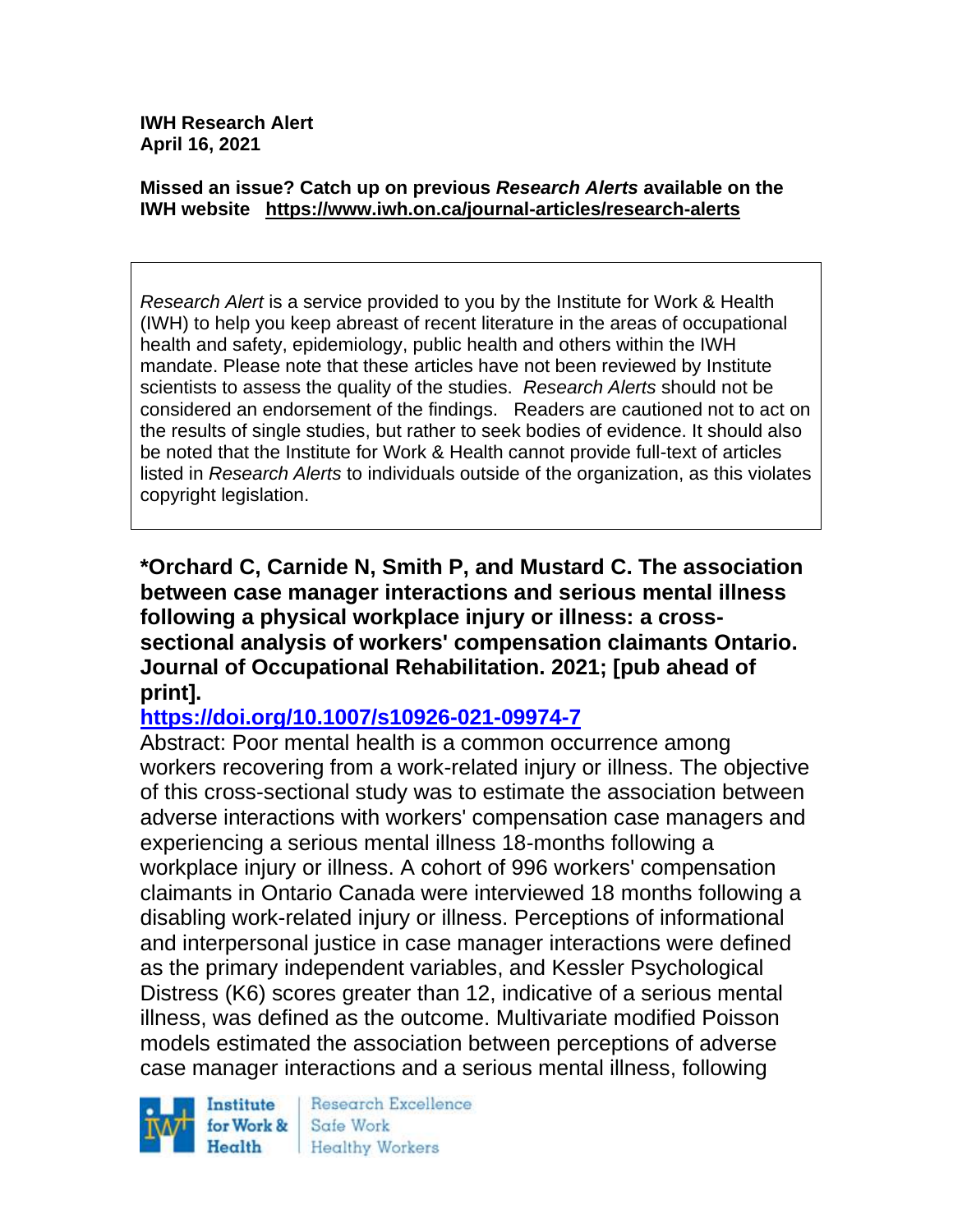adjustment for sociodemographic and work characteristics and preinjury mental health. The prevalence of serious mental illness at 18 months was 16.6%. Low perceptions of informational justice, reported by 14.4% of respondents, were associated with a 2.58 times higher risk of serious mental illness (95% CI 1.30-5.10). Moderate and low perceptions of interpersonal justice, reported by 44.1% and 9.2% of respondents respectively, were associated with a 2.01 and 3.57 times higher risk of serious mental illness (95% CI moderate: 1.18-3.44, 95% CI poor: 1.81-7.06). This study provides further support for the impact of poor interactions with claims case managers on mental health, highlighting the importance of open and fair communication with workers' compensation claimants in ensuring timely recovery and return-to-work

#### **Al Ali S, Pihl-Thingvad J, and Elklit A. Does acute stress disorder predict posttraumatic stress disorder following workplace violence? A prospective study of psychiatric staff. International Archives of Occupational & Environmental Health. 2021; 94(3):359-366.**

# **<https://doi.org/10.1007/s00420-020-01586-7>**

Abstract: Objectives: Psychiatric staff is at risk of workplace violence (WV) and subsequent posttraumatic symptomatology. The current study assesses the prevalence of acute stress disorder (ASD) and posttraumatic stress disorder (PTSD) in psychiatric staff following WV. This also examines the prospective association between ASD and PTSD. Methods: This is a prospective cohort study of staff from 18 psychiatric wards in Denmark ( $n = 250$ ), that reported an incident of workplace violence. Results: The prevalence of ASD was 10.8%, while 8% had PTSD 3 months post-assault. Generalized linear mixed models showed a significant predictive power of ASD on PTSD (OR 8.45, p < 0.001) in the fully adjusted model. Conclusions: ASD seems to be a predictor of future PTSD in an occupational context and should be considered a possible instrument in enactment of preventive strategies.

**Andersson M, Blanc PD, Toren K, and Jarvholm B. Smoking, occupational exposures, and idiopathic pulmonary fibrosis among Swedish construction workers. American Journal of Industrial Medicine. 2021; 64(4):251-257.** 

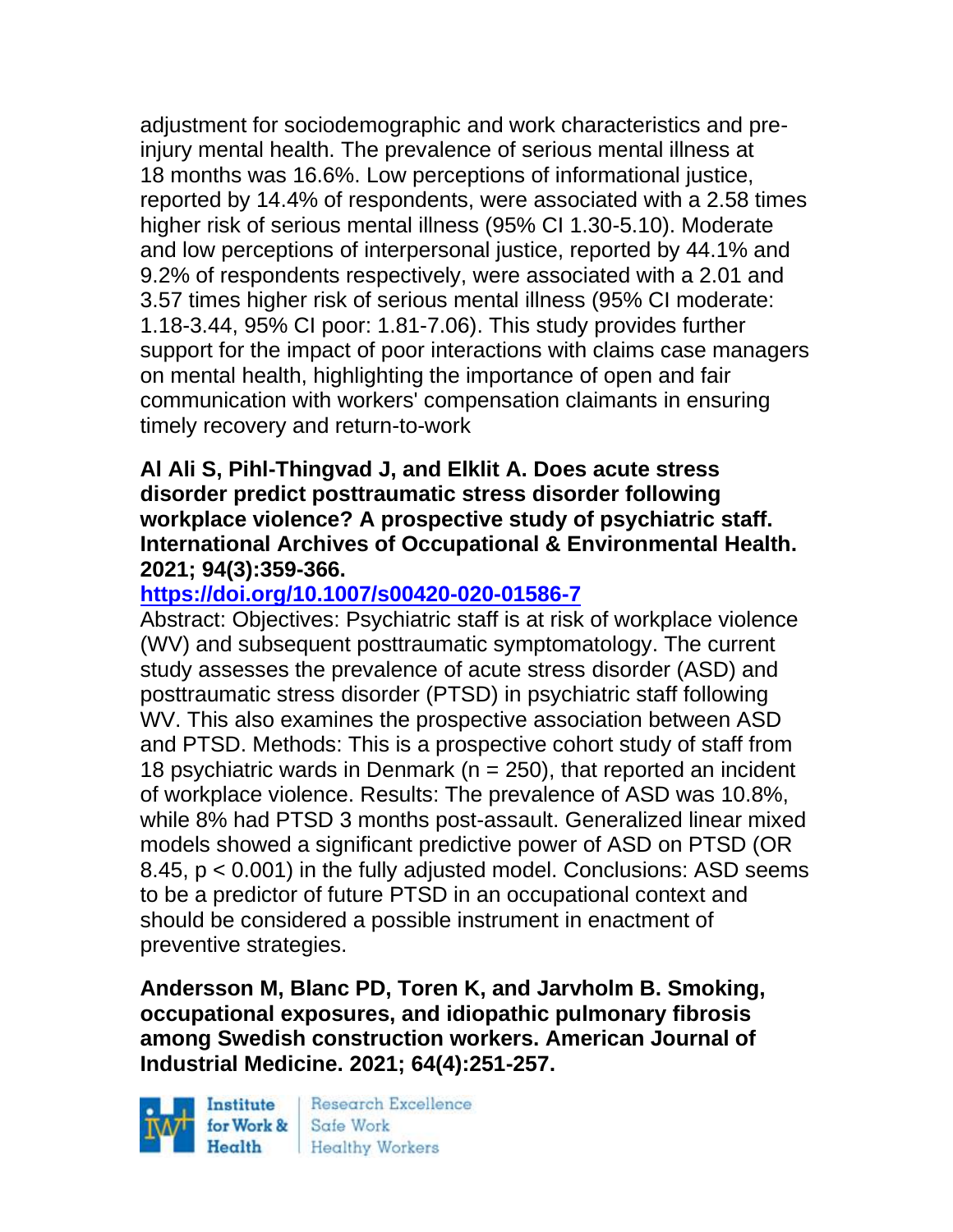## **<https://doi.org/10.1002/ajim.23231>**

Abstract: BACKGROUND: Cigarette smoking and occupational exposures each have been reported to increase the risk of idiopathic pulmonary fibrosis (IPF), a disease previously considered of unknown origin. We investigated the risk of IPF mortality associated with combined smoking and occupational exposures. METHODS: A registry study of Swedish construction workers (N=389,132), linked baseline smoking and occupational data with registry data on cause of death and hospital care diagnoses. Occupation was classified by the likelihood of exposure to vapors, gases, dusts, or fumes using a job-exposure matrix. Those likely exposed to asbestos or silica were excluded from the analysis. Age-adjusted relative risks [RRs] were calculated using Poisson regression. Follow-up observation began at age 40 and ended at age 89. RESULTS: Heavy smokers at baseline who were exposed to inorganic dusts during their working life had an increased risk of IPF mortality (RR 1.70; 95% confidence interval [CI] 1.11-2.60), while there was no statistically increased risk in the other exposure groups. There were dose-response relationships between smoking at baseline and IPF mortality among both unexposed and dust exposed workers, with similar risk for dust exposed and unexposed, except among baseline heavy smokers, where workers exposed to inorganic dust manifested the highest risk (RR 4.22; 95% CI 2.69-6.60). Excluding workers with chronic obstructive pulmonary disease or emphysema did not affect the results substantively. CONCLUSION: A clear dose-response relationship was seen between smoking at baseline and IPF, supporting a causal relationship. Occupational exposure to inorganic dusts, excluding silica and asbestos, was associated with increased risk of IPF in baseline heavy current smokers

### **Aronsson G, Hagberg J, Bjorklund C, Aboagye E, Marklund S, Leineweber C, et al. Health and motivation as mediators of the effects of job demands, job control, job support, and role conflicts at work and home on sickness presenteeism and absenteeism. International Archives of Occupational & Environmental Health. 2021; 94(3):409-418.**

**<https://doi.org/10.1007/s00420-020-01591-w>** 

Abstract: Purpose: The first objective was to contribute to a better understanding of the contrasting and paradoxical results in studies of

Institute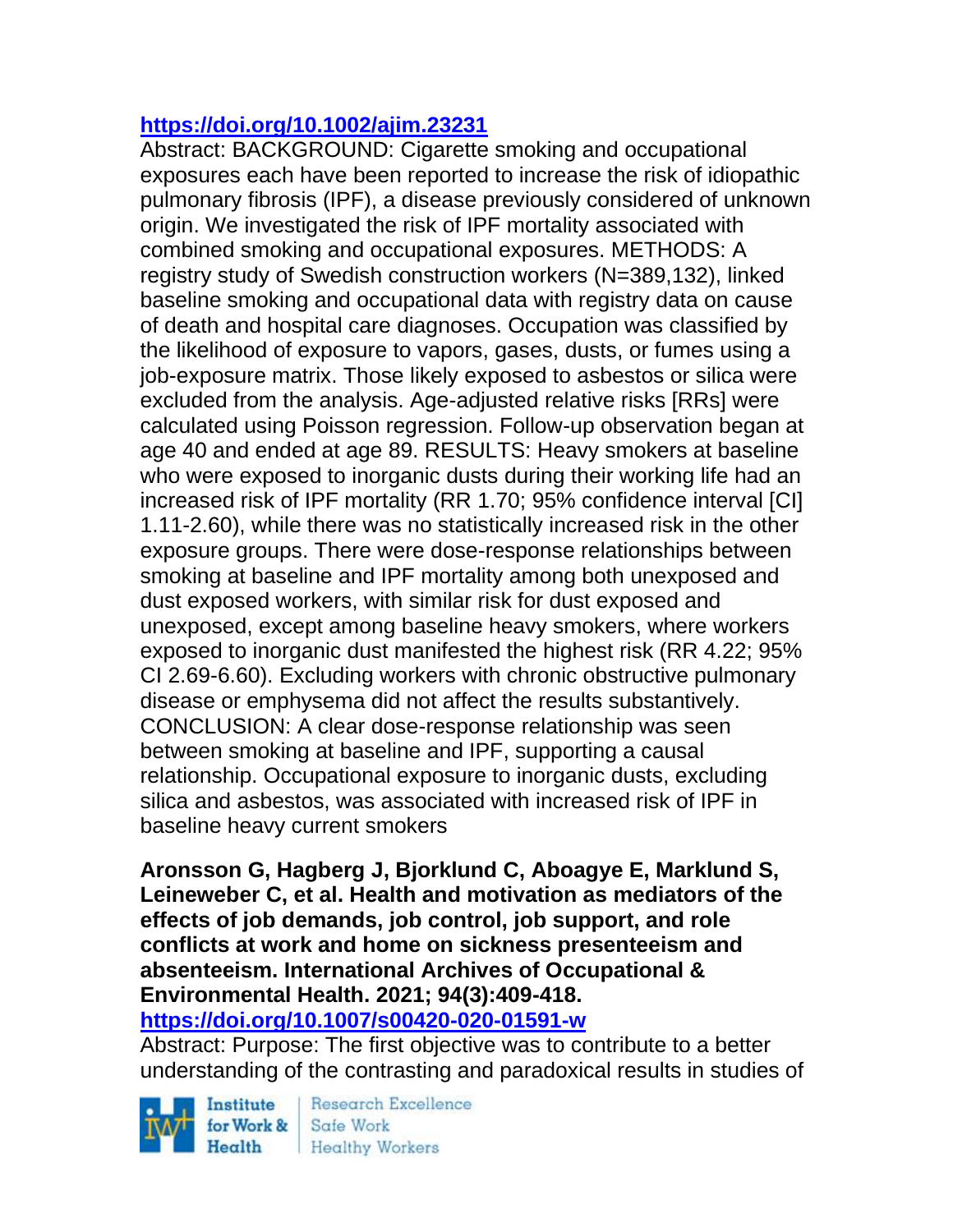work environment factors and sickness presence and sickness absence. A second objective was to examine if, and under what conditions, employees choose to replace sickness absence with sickness presence, i.e., so-called substitution. Methods: The study utilizes a large body of cross-sectional questionnaire data ( $n =$ 130,161) gathered in Sweden from 2002 to 2007 in connection with a comprehensive health promotion initiative. Health and motivation were analyzed as mediators of the effects of five job factors, job control, job support, job demand, role conflict and "work to family conflict" on sickness presence and absence. Results: The results concerning job demands indicate substitution in that increased job demands are associated with increased presenteeism and reduced absenteeism. The direct effect of higher job support was increased absenteeism, but via the health and motivation paths, the total effect of more social support was health-promoting and associated with a reduction in sickness absence and sickness presence. High job control emerged as the most pronounced health-promoting factor, reducing sickness presenteeism as well as absenteeism. More role conflicts and work-to-family conflicts were directly and indirectly associated with decreased health and increased absenteeism as well as presenteeism. earlier research. Conclusion: The mediation analyzes shed light on some of the paradoxes in research on sickness presenteeism and sickness absenteeism, especially regarding job demands and job support. The substitution effect is important for workplace policy and occupational health practice.

**Bahk J, Khang YH, and Lim S. The unequal burden of selfreported musculoskeletal pains among South Korean and European employees based on age, gender, and employment status. Safety and Health at Work. 2021; 12(1):57-65. <https://doi.org/10.1016/j.shaw.2020.10.007> [open access]** Abstract: BACKGROUND: The objective of this study was to elucidate the relationships musculoskeletal pains with combined vulnerability in terms of age, gender, and employment status. METHODS: The fifth European Working Conditions Survey (EWCS) in 2010 (43,816 participants aged 15 years and over) analyzed for European employees and the third Korean Working Conditions Survey (KWCS) in 2011 (50,032 participants aged 15 years and older) analyzed for Korean employees. In this study, three well known

Institute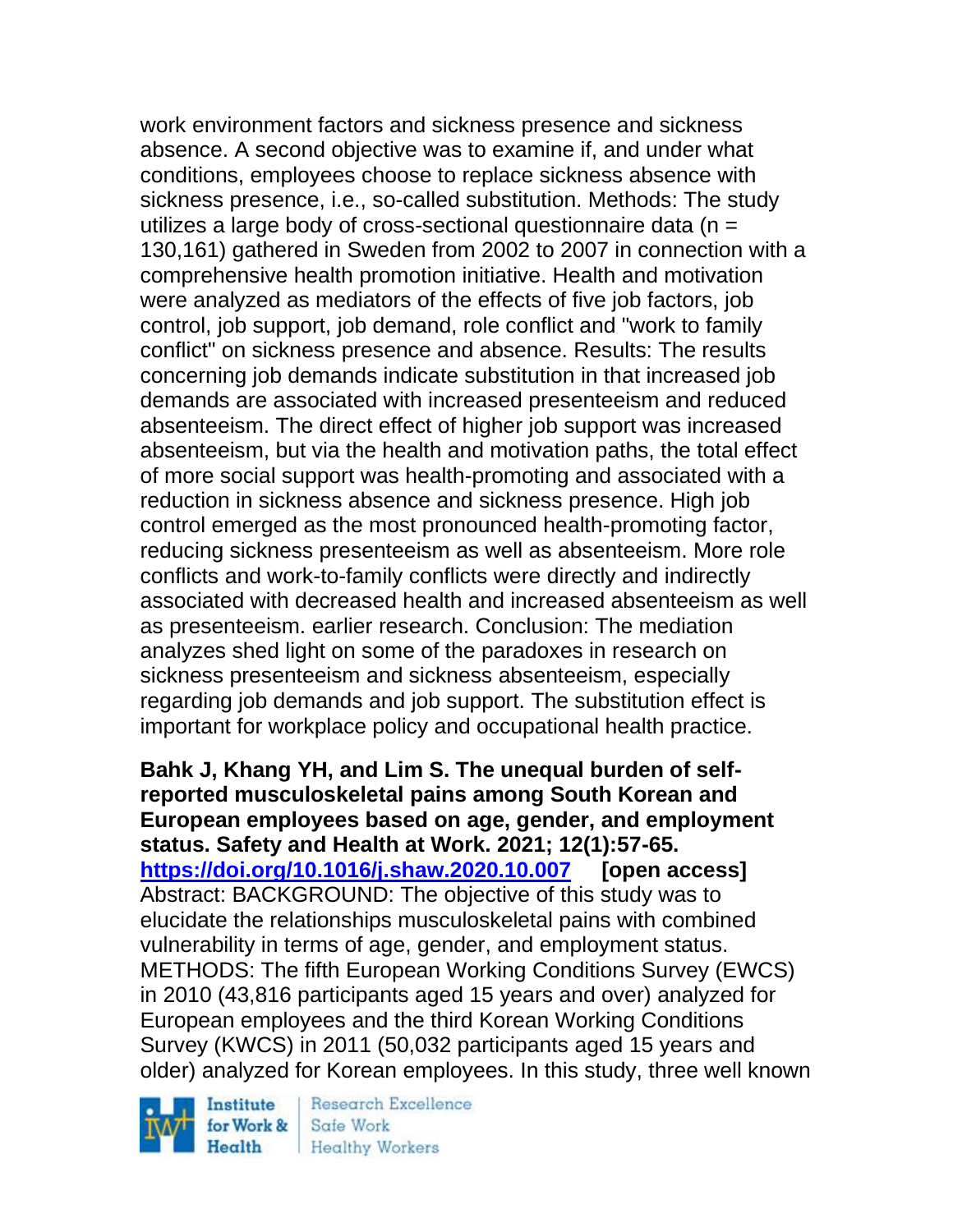vulnerable factors to musculoskeletal pains (older age, female gender, and precarious employment status) were combined and defined as combined vulnerability. Associations of musculoskeletal pains with combined vulnerability were assessed with prevalence ratios (PRs) and 95% confidence intervals (CIs) estimated by Poisson regression models with robust estimates of variance. RESULTS: The prevalences of musculoskeletal pains were lower but the absolute and relative differences between combined vulnerabilities were higher among Korean employees compared with the European employees. Furthermore, the increased risk of having musculoskeletal pains according to combined vulnerability was modestly explained by socioeconomic factors and exposure to ergonomic risk factors, especially in Republic of Korea. CONCLUSIONS: The results of this study showed that the labor market may be more unfavorable for female and elderly workers in Republic of Korea. Any prevention strategies to ward off musculoskeletal pains, therefore, should be found and implemented to mitigate or buffer against the most vulnerable work population, older, female, and precarious employment status, in Republic of Korea

**Barone GB, Kline CE, Huber KA, Paley JL, and Perera S. Covid-19 shelter-at-home and work, lifestyle and well-being in desk workers. Occupational Medicine. 2021; 71(2):86-94. <https://doi.org/10.1093/occmed/kqab011> [open access]** Abstract: BACKGROUND: Emerging cross-sectional reports find that the COVID-19 pandemic and related social restrictions negatively affect lifestyle behaviours and mental health in general populations. AIMS: To study the longitudinal impact of COVID-19 on work practices, lifestyle and well-being among desk workers during shelterat-home restrictions. METHODS: We added follow-up after completion of a clinical trial among desk workers to longitudinally measure sedentary behaviour, physical activity, sleep, diet, mood, quality of life and work-related health using validated questionnaires and surveys. We compared outcomes assessed before and during COVID-19 shelter-at-home restrictions. We assessed whether changes in outcomes differed by remote working status (always, changed to or never remote) using analysis of covariance (ANCOVA). RESULTS: Participants ( $N = 112$ ; 69% female; mean (SD) age  $= 45.4$  $(12.3)$  years; follow-up = 13.5 (6.8) months) had substantial changes

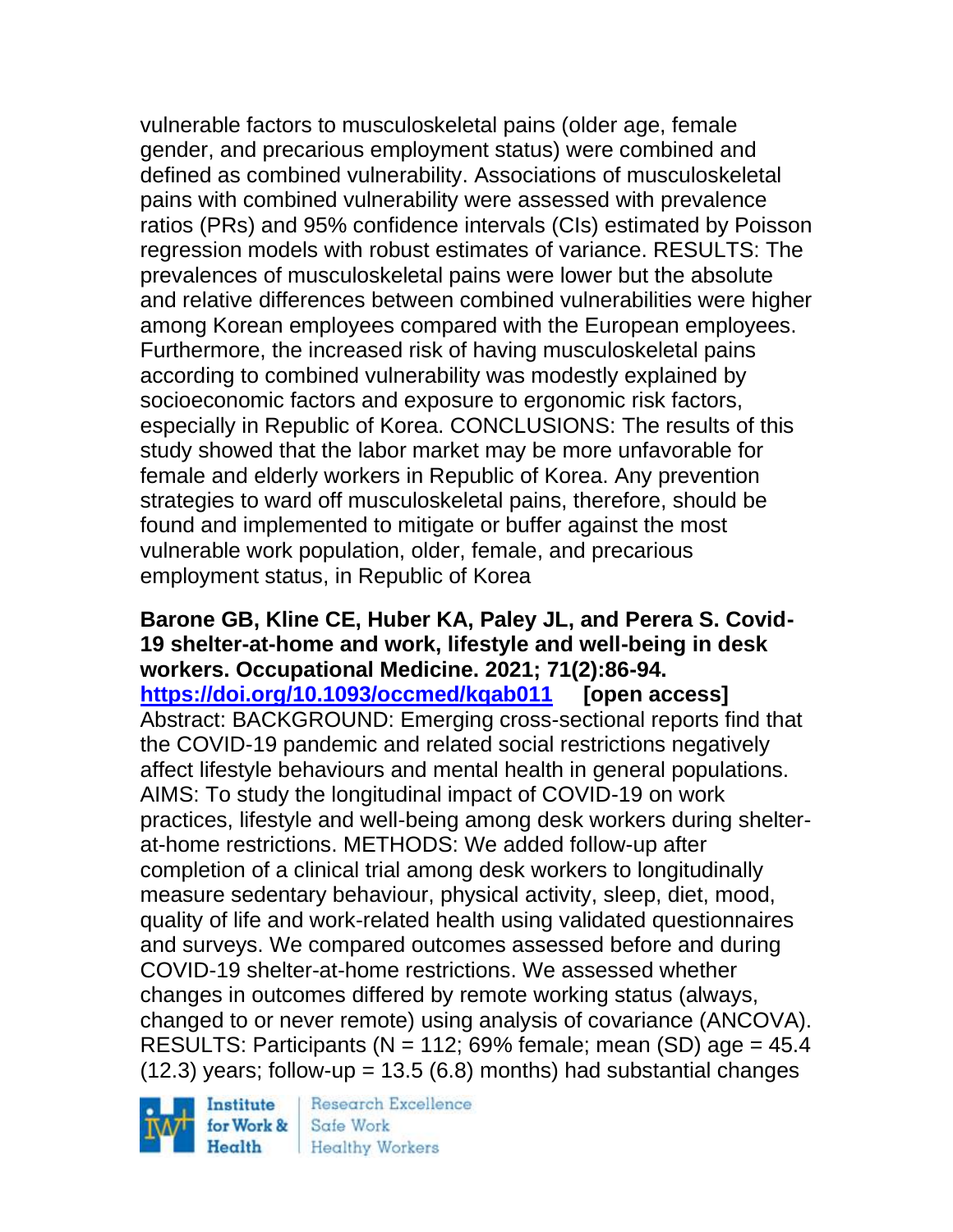to work practices, including 72% changing to remote work. Deleterious changes from before to during shelter-at-home included: 1.3 (3.5)-h increase in non-workday sedentary behaviour; 0.7 (2.8) point worsening of sleep quality; 8.5 (21.2)-point increase in mood disturbance; reductions in five of eight quality of life subscales; 0.5  $(1.1)$ -point decrease in work-related health  $(P < 0.05)$ . Other outcomes, including diet, physical activity and workday sedentary behaviour, remained stable ( $P \ge 0.05$ ). Workers who were remote before and during the pandemic had greater increases in nonworkday sedentary behaviour and stress, with greater declines in physical functioning. Wake time was delayed overall by 41 (61) min, and more so in workers who changed to remote. CONCLUSIONS: Employers should consider supporting healthy lifestyle and well-being among desk workers during pandemic-related social restrictions, regardless of remote working status

### **Davis ME. Health effects of night and irregular shiftwork: a longitudinal cohort study of US workers. Journal of Occupational & Environmental Medicine. 2021; 63(4):265-269. <https://doi.org/10.1097/JOM.0000000000002084>**

Abstract: Objectives: Evidence suggests that shiftwork results in adverse occupational health outcomes. This paper contributes to the literature by estimating the separate health effects of night and irregular shiftwork on a longitudinal panel of US workers. Methods: Data from a 20-year panel of worker surveys from the 1979 National Longitudinal Survey of Youth were used to predict self-reported health limitations related to night and irregular shiftwork using a series of random effects logit models. Results: Separate and combined specifications of shiftwork as night and irregular effort significantly increase the odds of health limitations compared with working a regular daytime schedule, with more pronounced effects for irregular work (odds ratio  $[OR] = 1.09$  to 1.52) over night shift (OR = 1.03 to 1.14). Conclusions: The results suggest that both night and irregular shiftwork may have important negative implications on occupational health, with the deleterious effects particularly pronounced for irregularly scheduled work effort.

## **de Haan M, van Eijk-Hustings Y, and Vrijhoef HJ. Using mixed methods in health services research: a review of the literature**

Institute Health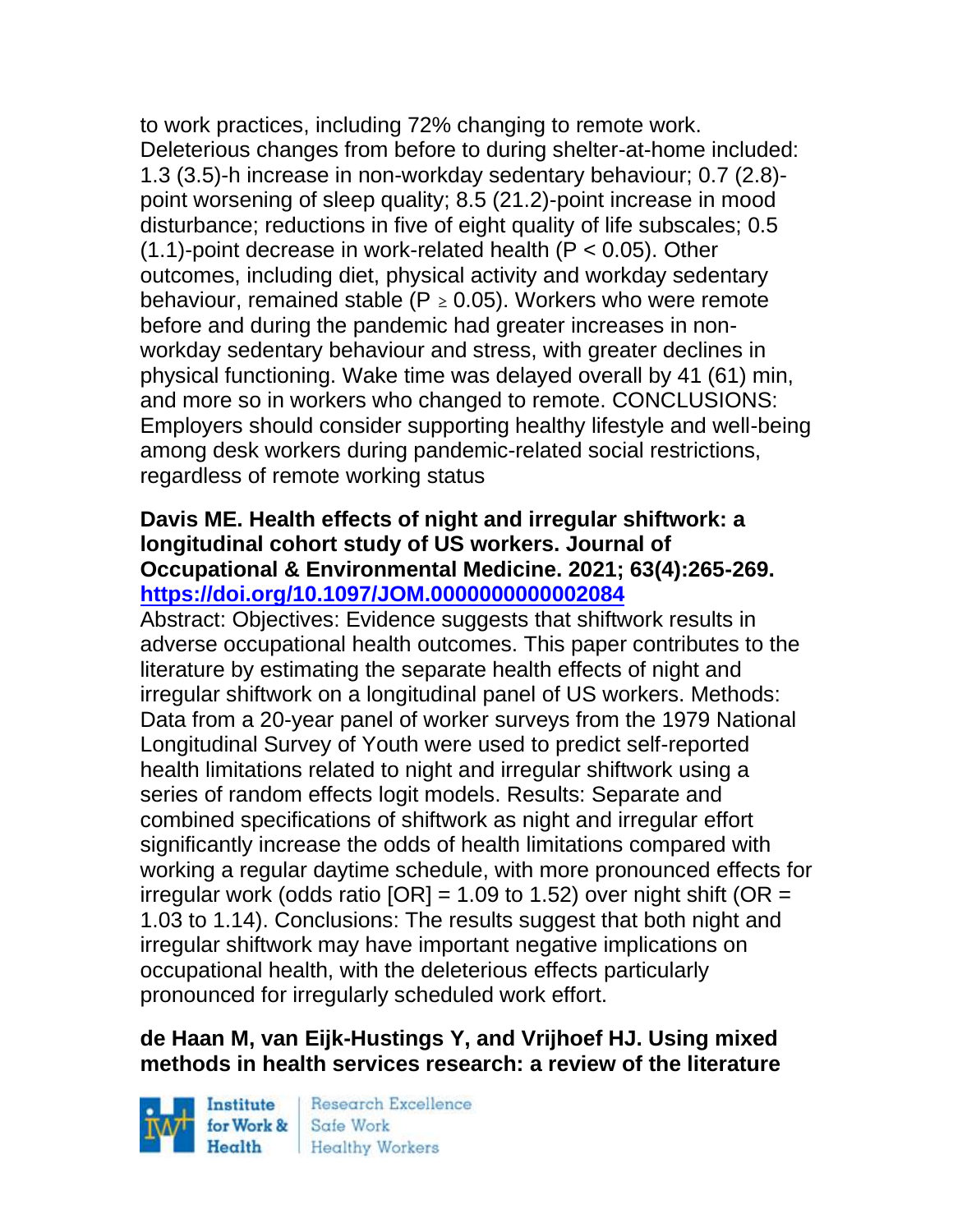### **and case study. Journal of Health Services & Research Policy. 2021; 26(2):141-147.**

## **<https://doi.org/10.1177/1355819620955223>**

Abstract: OBJECTIVE: To provide an overview of the challenges of conducting mixed methods research (MMR) in the context of health services research (HSR) and to discuss a case study example of the triangulation procedures used in a MMR study on task-shifting in the Netherlands. METHOD: A narrative literature review of publications between January 2000 and February 2020 on the use of mixed methods in the context of HSR and a description of the triangulation procedures in an HSR study with a MMR design on task shifting in the Netherlands. RESULTS: The narrative review identified eight challenges. Those related to publishing and appraisal of MMR within HSR were most frequently reported (e.g. 'lack of MMR examples', 'lack of recognition' and 'triangulation issues'). Also, practical problems for conducting MMR within HSR were identified (e.g. 'lack or resources', 'teamwork' and 'lack of quality criteria'). Methodological challenges (e.g. 'sampling' and 'paradigm wars') were less frequently reported as a challenge. CONCLUSION: While increasing in popularity, there remain a range of challenges for the design, conduct and reporting of MMR designs in HSR. Using a triangulation protocol can potentially help address some of these challenges

### **Hawkins D, Davis L, and Kriebel D. COVID-19 deaths by occupation, Massachusetts, March 1-July 31, 2020. American Journal of Industrial Medicine. 2021; 64(4):238-244. <https://doi.org/10.1002/ajim.23227> [open access]** Abstract: BACKGROUND: Exposure to COVID-19 is more likely among certain occupations compared with others. This descriptive study seeks to explore occupational differences in mortality due to COVID-19 among workers in Massachusetts. METHODS: Death certificates of those who died from COVID-19 in Massachusetts between March 1 and July 31, 2020 were collected. Occupational information was coded and age-adjusted mortality rates were calculated according to occupation. RESULTS: There were 555 deaths among MA residents of age 16-64, with usable occupation information, resulting in an age-adjusted mortality rate of 16.4 per 100,000 workers. Workers in 11 occupational groups including healthcare support and transportation and material moving had

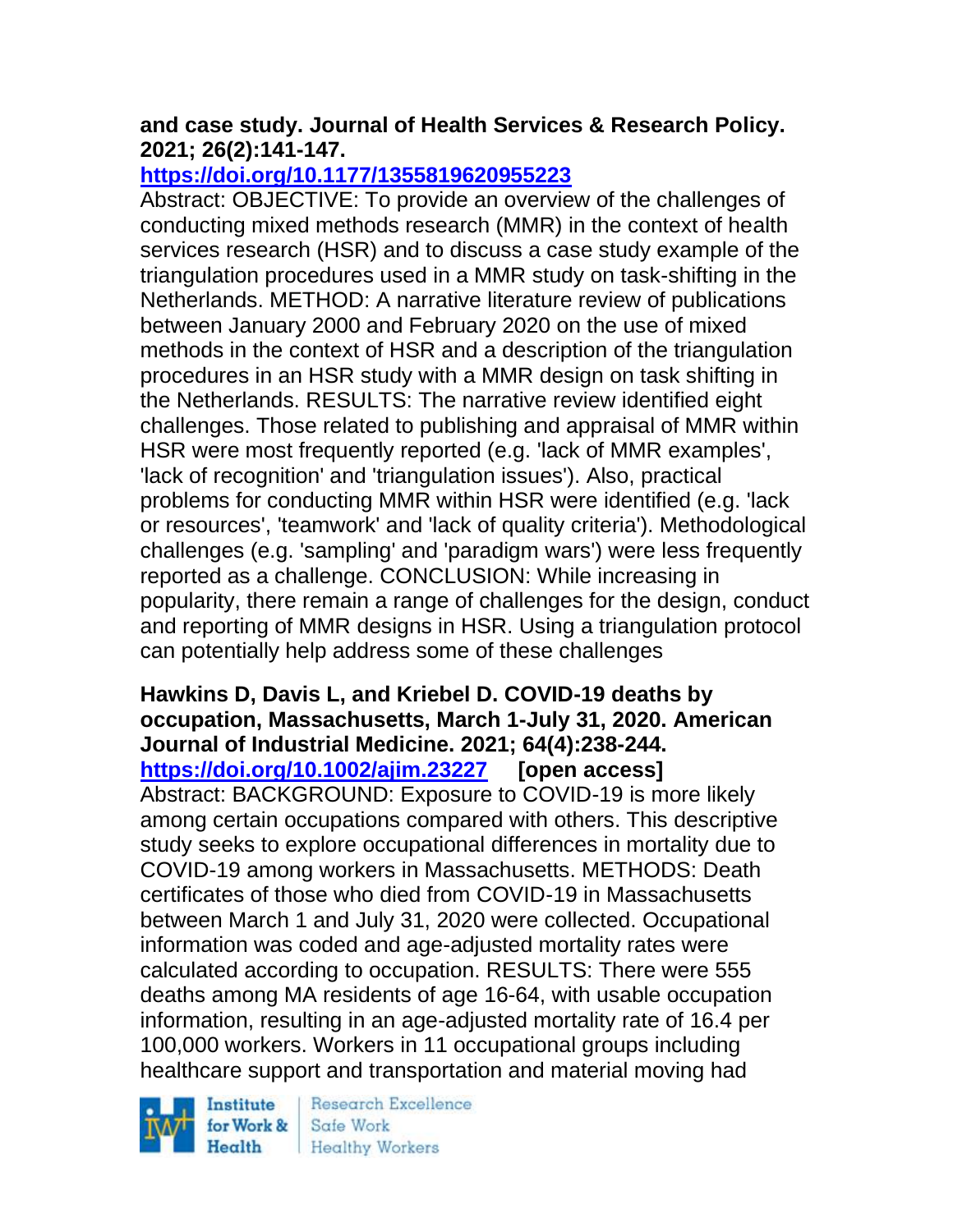mortality rates higher than that for workers overall. Hispanic and Black workers had age-adjusted mortality rates more than four times higher than that for White workers overall and also had higher rates than Whites within high-risk occupation groups. CONCLUSION: Efforts should be made to protect workers in high-risk occupations identified in this report from COVID-19 exposure

**Iwanaga K, Chan F, Tansey TN, Hoyt WT, and Berven NL. Evaluation of constructs based on self-determination theory and self-efficacy theory as predictors of vocational rehabilitation engagement for people with physical and sensory disabilities. Rehabilitation Counseling Bulletin. 2020; 64(3):131-144. <https://doi.org/10.1177/0034355220942301>** 

**Kim JY, Kim JH, Yoon S, Lee JT, and Kim SS. Rejection of workers' compensation claims may increase depressive symptoms among firefighters with occupational injury: a nationwide study in South Korea. International Archives of Occupational & Environmental Health. 2021; [pub ahead of print].**

## **<https://doi.org/10.1007/s00420-021-01688-w>**

Abstract: OBJECTIVES: This study sought to examine whether the experience of occupational injuries was associated with depressive symptoms and whether the rejection of workers' compensation claims was associated with depressive symptoms among Korean firefighters. METHODS: We conducted a nationwide survey of 6793 Korean firefighters in 2015. Based on the experience of occupational injuries and workers' compensation claims over the past year, respondents were classified into four groups: "Not injured", "Injured, not applied", "Injured, applied, but rejected" and "Injured, applied, and accepted." Depressive symptoms over the preceding week were assessed using the 11-item version of the Centers for Epidemiologic Studies Depression Scale. RESULTS: Compared to firefighters who did not get injured, injured firefighters had a higher prevalence of depressive symptoms (PR 2.01, 95% CI 1.83, 2.22) after controlling for confounders including job assignment. Also, when we restricted the analysis to injured firefighters, a higher prevalence of depressive symptoms was observed among "Injured, applied, but rejected" (PR 1.70, 95% CI 1.11, 2.59) group, compared to "Injured, applied, and

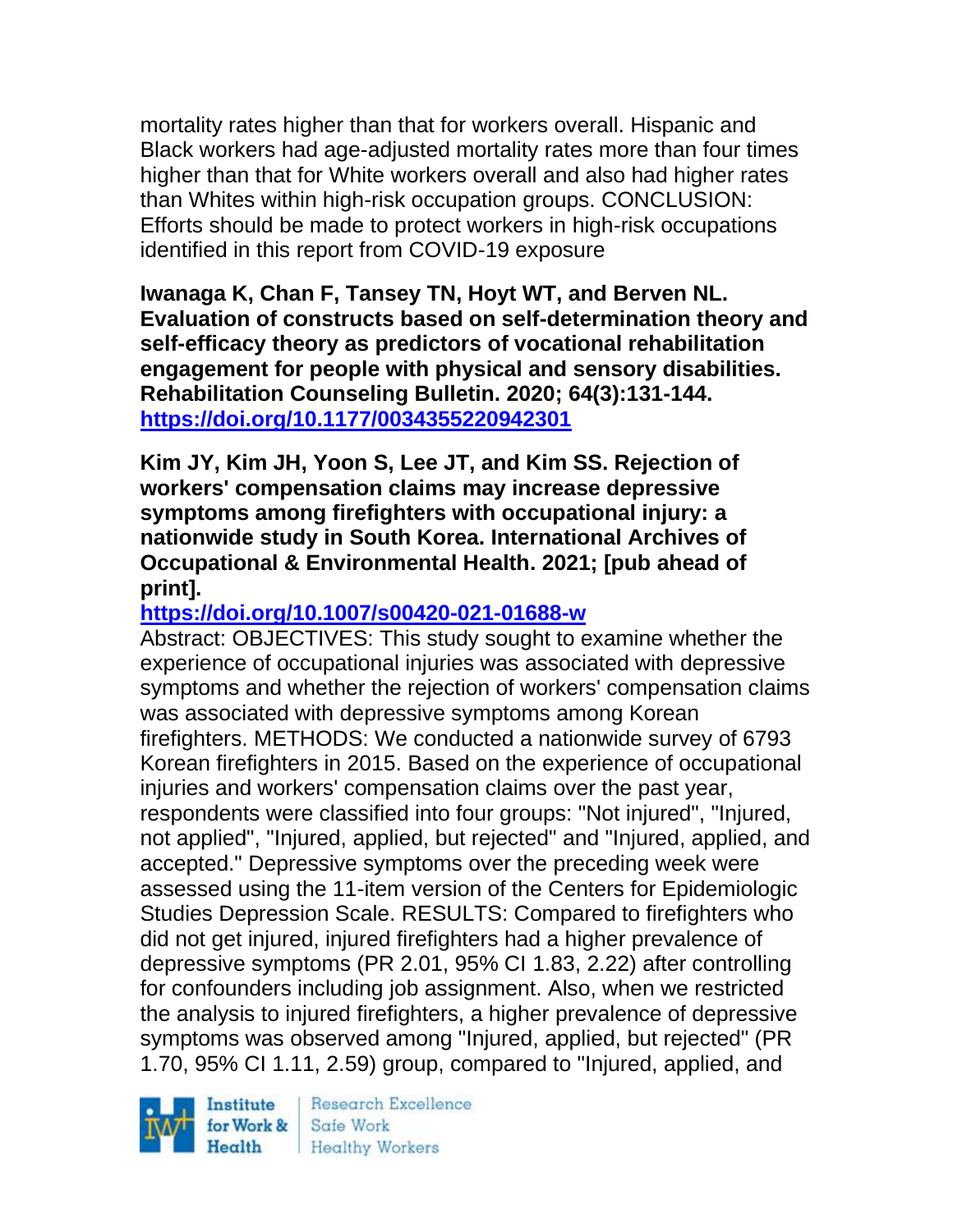accepted" group. CONCLUSIONS: This finding suggests that rejection of workers' compensation claims, as well as the experience of occupational injuries, may increase the risk of depressive symptoms among Korean firefighters

### **Lidwall U. Gender composition in occupations and branches and medically certified sick leave: a prospective population study. International Archives of Occupational & Environmental Health. 2021; [pub ahead of print].**

# **<https://doi.org/10.1007/s00420-021-01672-4>**

Abstract: Objective: To investigate whether gender-segregated occupations and branches are associated with future medically certified sick leave for women and men. Methods: All gainfully employed residents in Sweden in December 31st 2014 aged 16-69 years ( $n = 4$  473 964) were identified in national registers. Subjects working in segregated (61-90%) and extremely segregated (> 90%) occupations and branches were evaluated v/s subjects in genderintegrated occupations and branches (40-60%). Combinations of segregation by occupation and branch were also investigated. Twoyear prospective medically certified sick leaves (> 14 days) were evaluated using logistic regression with odds ratios recalculated to relative risks (RR), adjusted for work, demographic and health related factors. Results: The sick leave risk was higher for those working in extremely female-dominated occupations (women RR 1.06 and men RR 1.13), and in extremely female-dominated branches (women RR 1.09 and men RR 1.12), and for men in extremely male-dominated branches (RR 1.04). The sick leave risk was also higher for both women and men in female-dominated occupations regardless of the gender segregation in the branch they were working in. However, the differences in sick leave risks associated with gender segregation were considerably smaller than the differences between occupations and branches in general. Conclusions: Gender segregation in occupations and branches play a role for sick leave among women and men, especially within extremely female-dominated occupations and branches. However, gender segregation appears to be subordinate to particular occupational hazards faced in diverse occupations and branches.

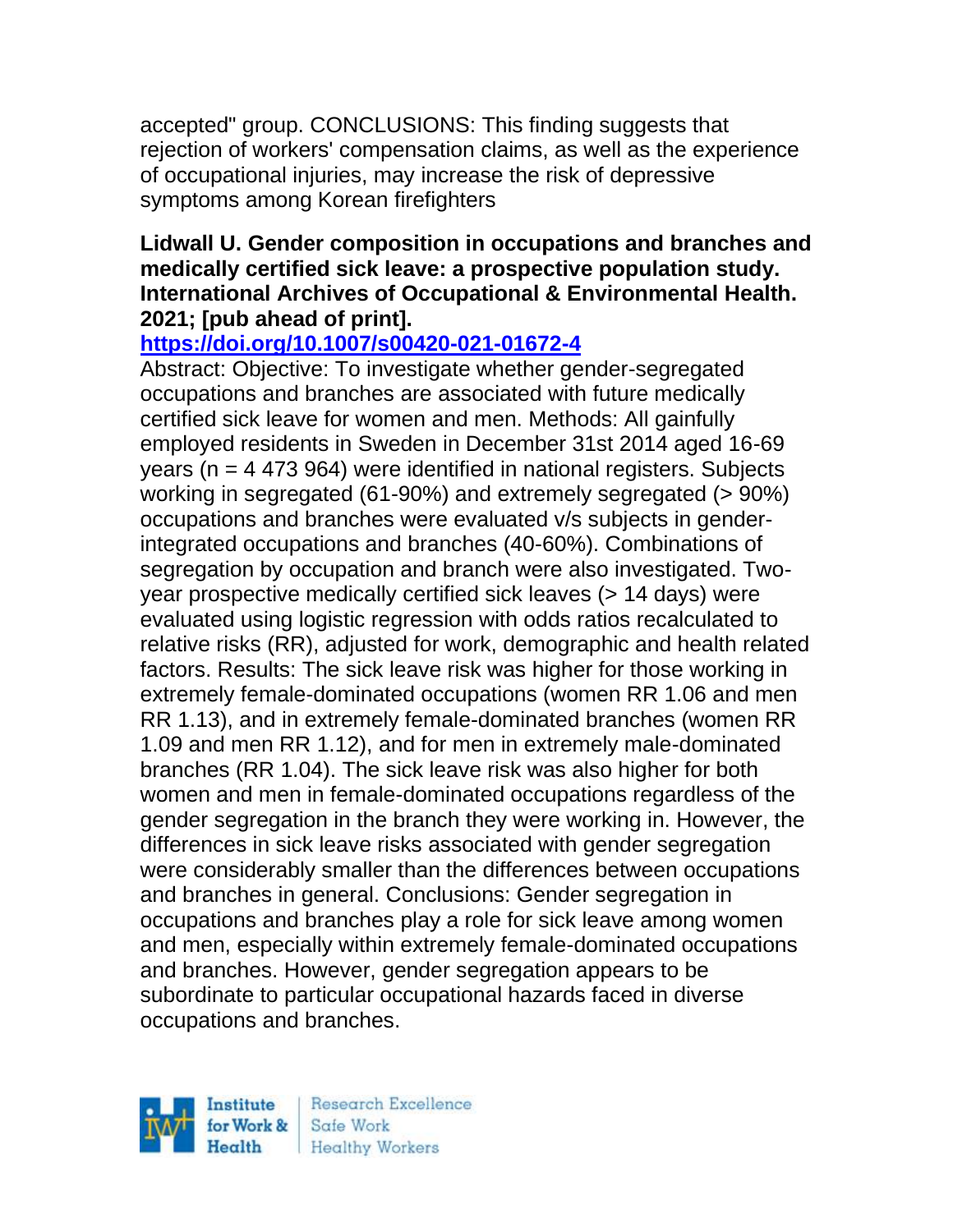**Louwerse I, Huysmans MA, van Rijssen HJ, Gielen CLI, van der Beek AJ, and Anema JR. Use of a decision support tool on prognosis of work ability in work disability assessments: an experimental study among insurance physicians. Journal of Occupational Rehabilitation. 2021; 31(1):185-196.** 

**<https://doi.org/10.1007/s10926-020-09907-w> [open access]** Abstract: Purpose Assessment of prognosis of work disability is a challenging task for occupational health professionals. An evidencebased decision support tool, based on a prediction model, could aid professionals in the decision-making process. This study aimed to evaluate the efficacy of such a tool on Dutch insurance physicians' (IPs) prognosis of work ability and their prognostic confidence, and assess IPs' attitudes towards use of the tool. Methods We conducted an experimental study including six case vignettes among 29 IPs. For each vignette, IPs first specified their own prognosis of future work ability and prognostic confidence. Next, IPs were informed about the outcome of the prediction model and asked whether this changed their initial prognosis and prognostic confidence. Finally, respondents reported their attitude towards use of the tool in real practice. Results The concordance between IPs' prognosis and the outcome of the prediction model was low: IPs' prognosis was more positive in 72 (41%) and more negative in 20 (11%) cases. Using the decision support tool, IPs changed their prognosis in only 13% of the cases. IPs prognostic confidence decreased when prognosis was discordant, and remained unchanged when it was concordant. Concerning attitudes towards use, the wish to know more about the tool was considered as the main barrier. Conclusion The efficacy of the tool on IPs' prognosis of work ability and their prognostic confidence was low. Although the perceived barriers were overall limited, only a minority of the IPs indicated that they would be willing to use the tool in practice

**Mac VV, Elon L, Smith DJ, Tovar-Aguilar A, Economos E, Flocks J, et al. A modified physiological strain index for workplacebased assessment of heat strain experienced by agricultural workers. American Journal of Industrial Medicine. 2021; 64(4):258-265.** 

#### **<https://doi.org/10.1002/ajim.23230>**

Abstract: Background: As global temperatures rise, increasing

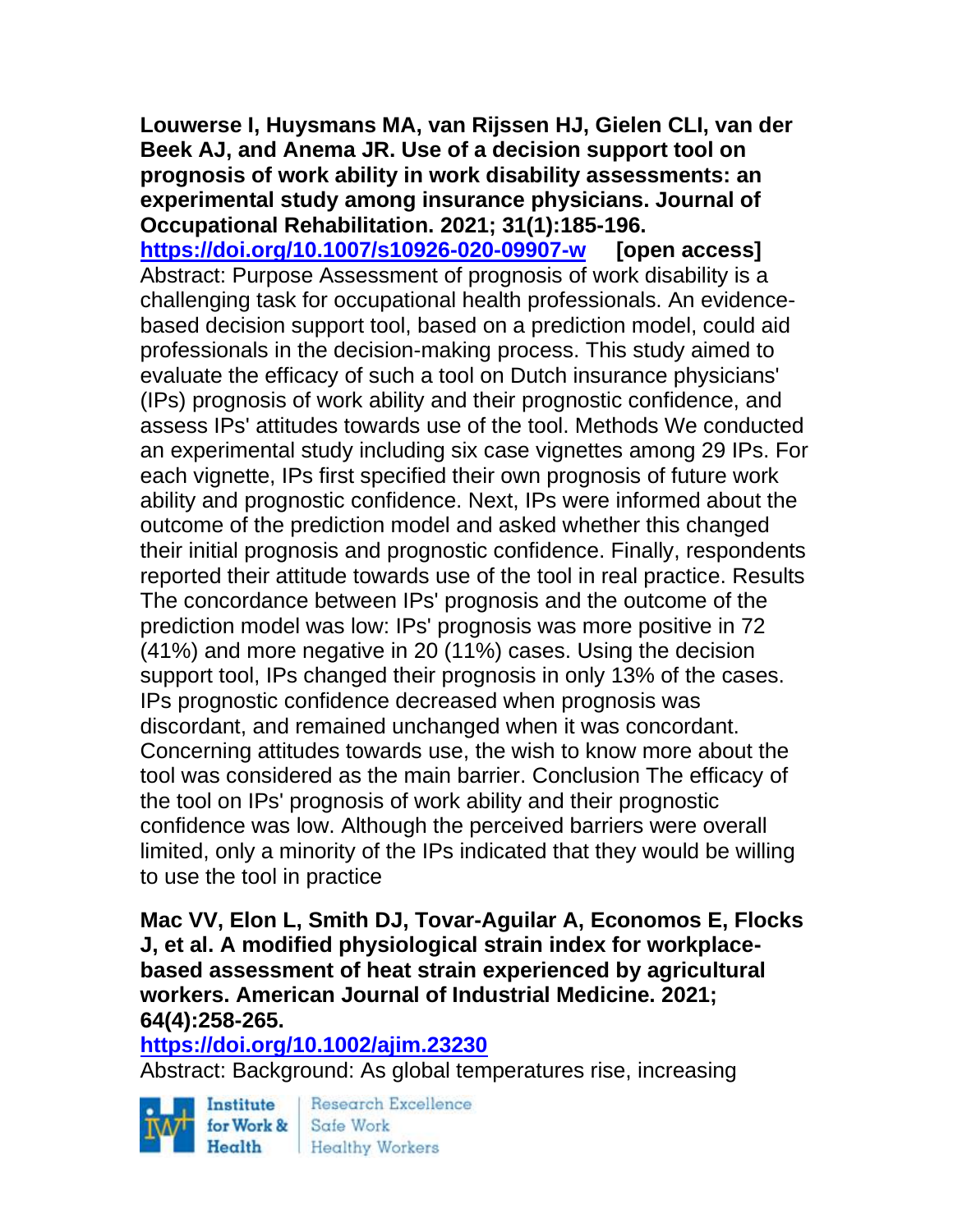numbers of individuals will work in hot environments. Interventions to protect their health are critical, as are reliable methods to measure the physiological strain experienced from heat exposure. The physiological strain index (PSI) is a measure of heat strain that relies on heart rate and core temperature but is challenging to calculate in a real-world occupational setting. Methods: We modified the PSI for use in field settings where resting temperature and heart rate are not available and used the modified physiological strain index (mPSI) to describe risk factors for high heat strain (mPSI =  $7$ ) experienced by agricultural workers in Florida during the summers of 2015 through 2017. mPSI was calculated for 221 workers, yielding 465 days of data. Results: A higher heat index  $(S = 0.185; 95\% \text{ Cl}: 0.064, 0.307)$ and higher levels of physical activity at work (0.033; 95% CI: 0.017, 0.050) were associated with a higher maximum mPSI. More years worked in US agriculture (-0.041; 95% CI: -0.061, -0.020) were protective against a higher maximum mPSI. Out of 23 workdays that a participant experienced a maximum mPSI = 7, 22 were also classified as strained by at least one other measure of high heat strain (core temperature [Tc] >38.5°C, sustained heart rate >(180 age), and mean heart rate > 115 bpm). Conclusions: This study provides critical information on risk factors for elevated heat strain for agricultural workers and suggests a practical approach for using PSI in field-based settings.

**Palazon-Bru A, Moscardo-Descalzo A, Morales-Gabriel S, Folgado-de la Rosa DM, Mares-Garcia E, Carbonell-Torregrosa MLA, et al. Clinical relevance of an intervention assessed by a meta-analysis of randomized clinical trials. Journal of Clinical Epidemiology. 2021; 132:46-50.** 

## **<https://doi.org/10.1016/j.jclinepi.2020.12.010>**

Abstract: OBJECTIVES: Many meta-analyses usually omit the number needed to treat, or perform the calculation incorrectly, despite its importance in clinical decision-making. Accordingly, we will explain in an easily understandable way how to perform this procedure to assess the clinical relevance of the intervention. STUDY DESIGN AND SETTING: The expressions of the Cochrane Library and the concepts of clinical relevance and evidence-based medicine were applied. Simple cutoff points were also established to facilitate the task of interpreting results. The method was applied to two published

Institute for Work & Health

Research Excellence Safe Work **Healthy Workers**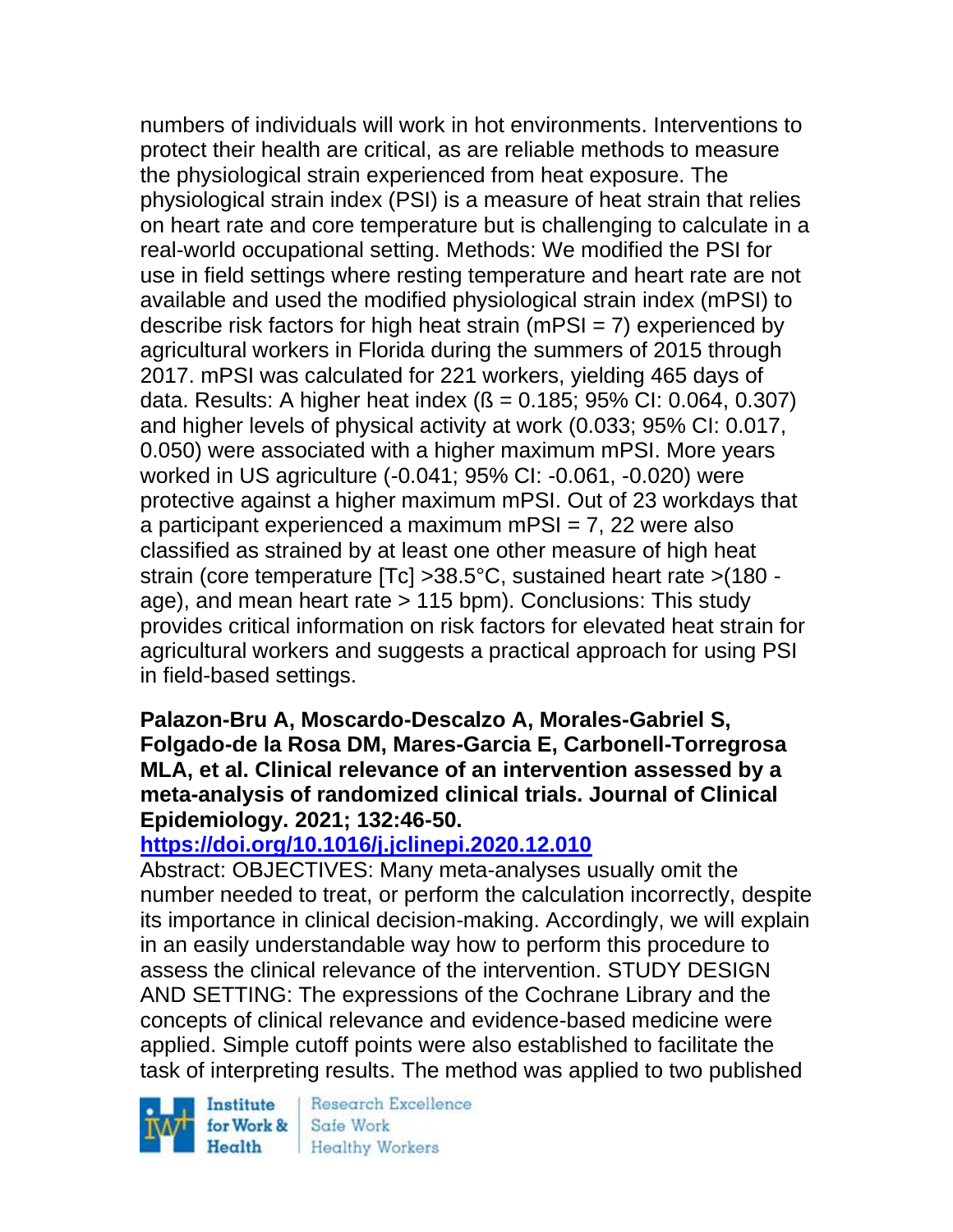meta-analyses to illustrate its application to real cases (treatment nonadherence). RESULTS: In the first example, with a risk in the control group ranging from 0.22 to 0.70, sending mobile phone messages to remind chronic patients to take their medication is clinically relevant with a high degree of evidence. For the second example (single-pill regimen in patients suffering from hypertension and/or dyslipidemia after 6months), the range of the assumed control risk was between 0.28 and 0.57. CONCLUSION: The constructed algorithm could be applied to published meta-analyses or incorporated systematically in all meta-analyses with these characteristics

#### **Pedersen JE, Strandberg-Larsen K, Andersson M, and Hansen J. Occupational exposure to solar ultraviolet B radiation and risk of subtypes of breast cancer in Danish women. Occupational & Environmental Medicine. 2021; 78(4):286-292. <https://doi.org/10.1136/oemed-2020-107125>**

Abstract: Objectives: Previous epidemiological studies have indicated that solar ultraviolet B radiation (UVR) may have a protective effect on breast cancer. However, the evidence remains inconclusive. Despite the fact that outdoor work history may be considered a reliable measure of long-term UVR exposure, objective information on lifetime employment has not been included in previous investigations focusing on breast cancer. To address this issue, we explored the association between occupational UVR exposure and female breast cancer, including subtypes. Methods: A total of 38 375 women under the age of 70 years were identified with primary breast cancer using the Danish Cancer Registry. Five female controls born on the same year, alive and free of breast cancer at the time of diagnosis of the index case, were randomly selected from the Danish Civil Registration System. The Danish Supplementary Pension Fund Register was used to retrieve full employment history, and a job exposure matrix was used to assess occupational UVR exposure. Conditional logistic regression with adjustment for important confounders was used to estimate the OR. Results: We observed no overall association between occupational UVR exposure and breast cancer. After the age of 50 years, longer duration of UVR exposure  $(=20 \text{ years}$ :  $OR=0.83$ , 95% CI 0.75 to 0.92) and highest cumulative exposure (OR=0.89, 95% CI 0.83 to 0.95) were inversely associated

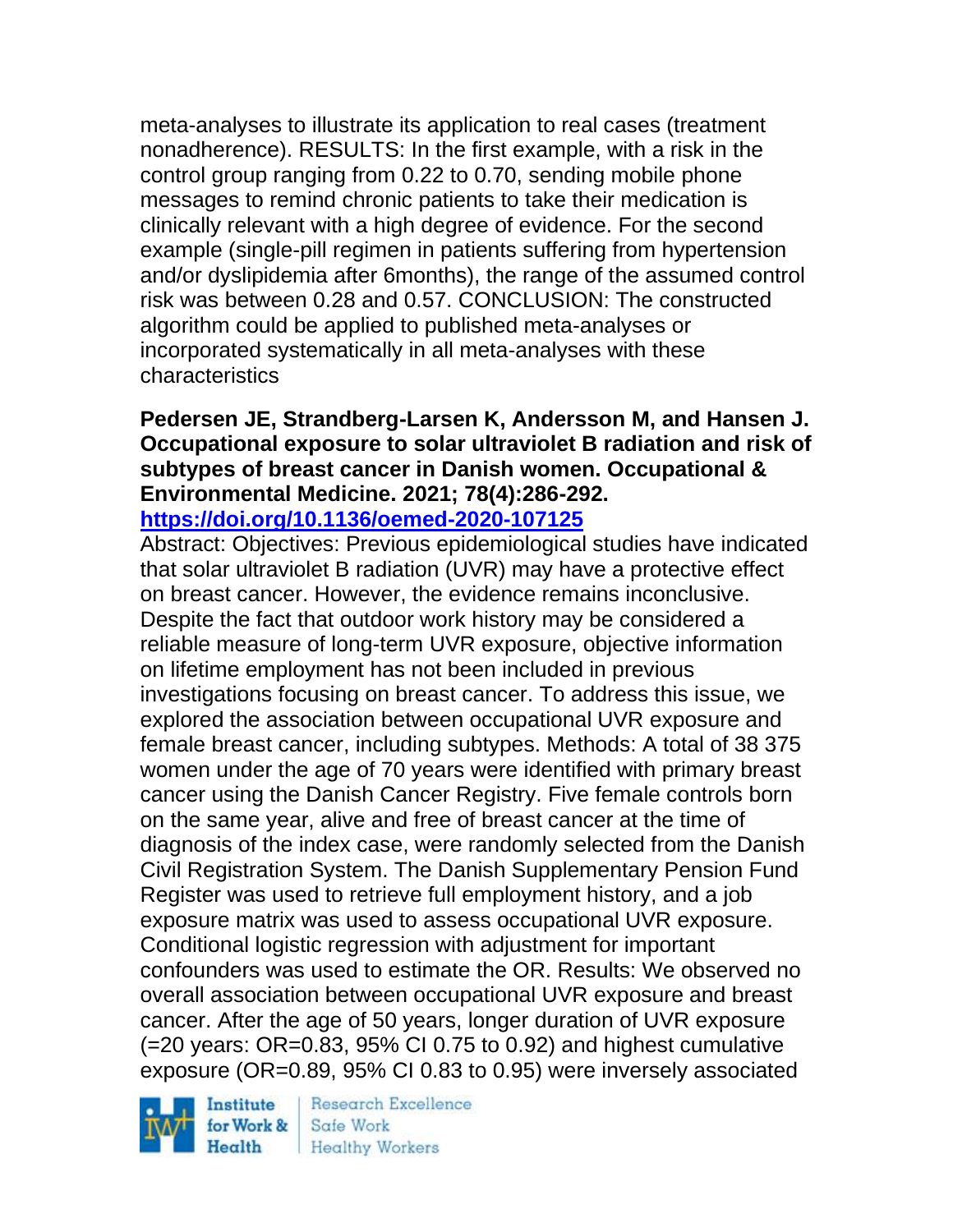with risk. Our results did not reflect any notable risk difference by oestrogen receptor status. Conclusions: This study indicates an inverse association between long-term occupational UVR exposure and late-onset breast cancer. This finding needs further attention in future occupational studies.

### **Quandt SA, LaMonto NJ, Mora DC, Talton JW, Laurienti PJ, and Arcury TA. COVID-19 pandemic among immigrant Latinx farmworker and non-farmworker families: a rural-urban comparison of economic, educational, healthcare, and immigration concerns. New Solutions. 2021; 31(1):30-47. <https://doi.org/10.1177/1048291121992468>**

Abstract: COVID-19 has revealed social and health inequities in the United States. Structural inequalities have increased the likelihood of immigrants contracting COVID-19, by being essential workers and through poverty that forces this population to continue working. Rural and urban immigrant families may face different concerns. Using a telephone survey in May 2020 of 105 Latinx families in an existing study, quantitative and qualitative data were gathered on work and household economics, childcare and education, healthcare, and community climate. Analyses show that, although rural and urban groups experienced substantial economic effects, impacts were more acute for urban families. Rural workers reported fewer workplace protective measures for COVID-19. For both groups, fear and worry, particularly about finances and children, dominated reports of their situations with numerous reports of experiencing stress and anxiety. The experience of the pandemic is interpreted as an example of contextual vulnerability of a population already experiencing structural violence through social injustice. Policy implications are highlighted

### **Ricci F, Bravo G, Modenese A, Pasquale F, Ferrari D, and Gobba F. Risk perception in the construction industry: differences between Italian and migrant workers before and after a targeted training intervention. New Solutions. 2021; 31(1):65-71. <https://doi.org/10.1177/1048291121998364>**

Abstract: We developed a visual tool to assess risk perception for a sample of male construction workers (forty Italian and twenty-eight immigrant workers), just before and after a sixteen-hour training course. The questionnaire included photographs of real construction

Institute Health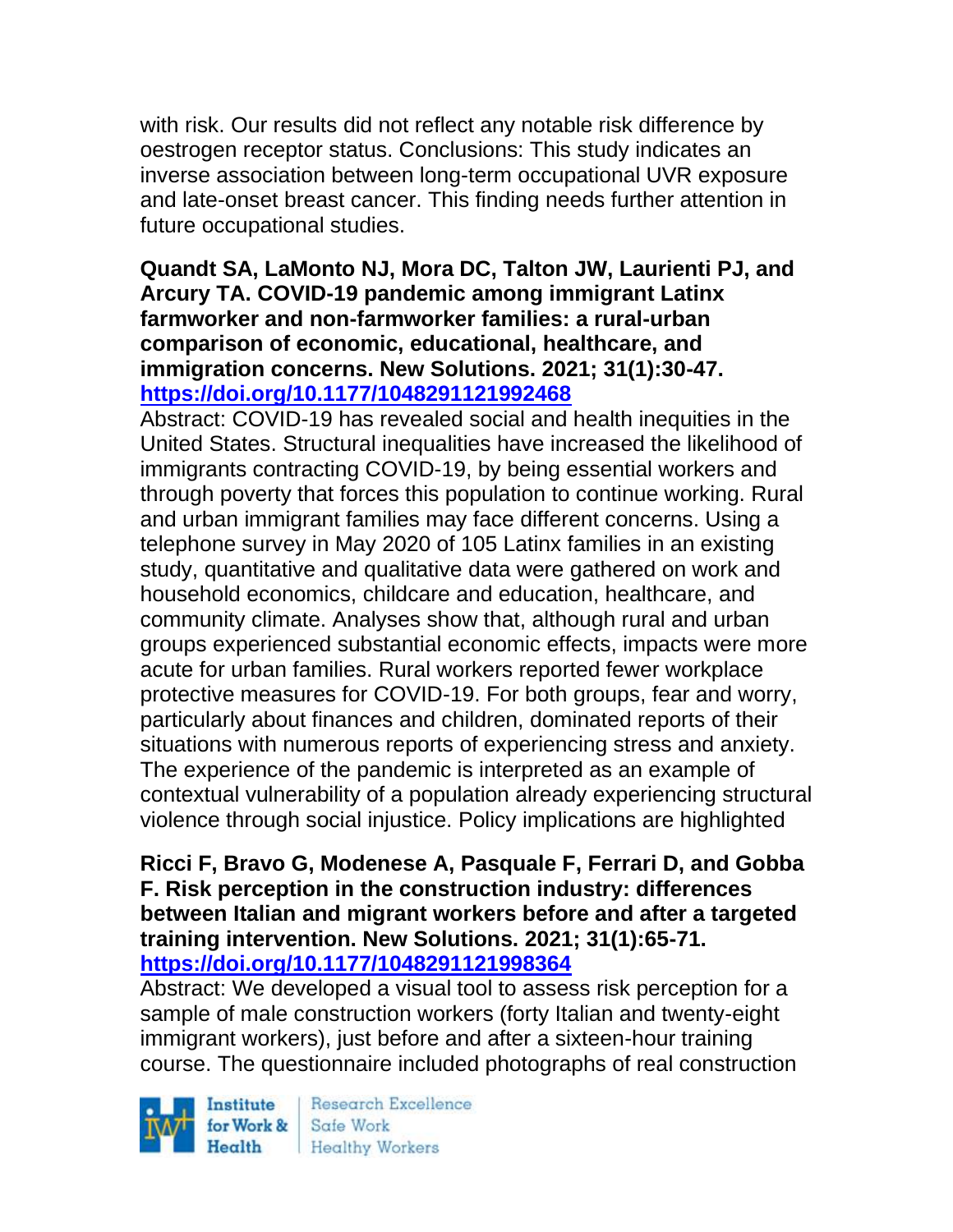sites, and workers were instructed to select pictograms representing the occupational risks present in each photograph. Points were awarded for correctly identifying any risks that were present, and points were deducted for failing to identify risks that were present or identifying risks that were not present. We found: (1) Before the course, risk perception was significantly lower in immigrants compared to Italians ( $p < .001$ ); (2) risk perception improved significantly ( $p < .001$ ) among all workers tested; and (3) after the training, the difference in risk perception between Italians and immigrants was no longer statistically significant ( $p = .1086$ ). Although the sample size was relatively small, the results suggest that the training is effective and may reduce the degree to which cultural and linguistic barriers hinder risk perception. Moreover, the use of images and pictograms instead of words to evaluate risk perception could also be applied to nonconstruction workplaces

## **Stevenson K, Sarigiovannis P, Finney AG, Cottrell E, Lewis R, Edwards JJ, et al. Development, spread and impact of primary care and musculoskeletal communities of practice to assist rapid translation of evidence into practice. Musculoskeletal Care. 2021; [pub ahead of print].**

## **<https://doi.org/10.1002/msc.1552>**

Abstract: BACKGROUND: Embedding research into practice is challenging. Barriers include: a shortage of time, lack of understanding of the evidence and a poor support in the clinical setting. A community of practice (CoP) model has been used to address these issues. Three 'Evidence into Practice' groups use a CoP model to assist the rapid translation of evidence into practice in primary and secondary care settings. We describe how a CoP model supports the functions, operations and outputs of three 'Evidence into Practice Groups'. METHOD: A CoP model is used to engage a broad range of clinicians, researchers, managers, patients and librarians in the complex process of acquiring research knowledge and then translating knowledge into practice. The CoP principles of Domain, Community and Practice are used to describe three 'Evidence into Practice Groups' who cater for different elements of the care and academic sector and engage a range of professional groups. This includes primary and secondary care engaging professionals such as general practitioners (GP), practice nurses, allied health

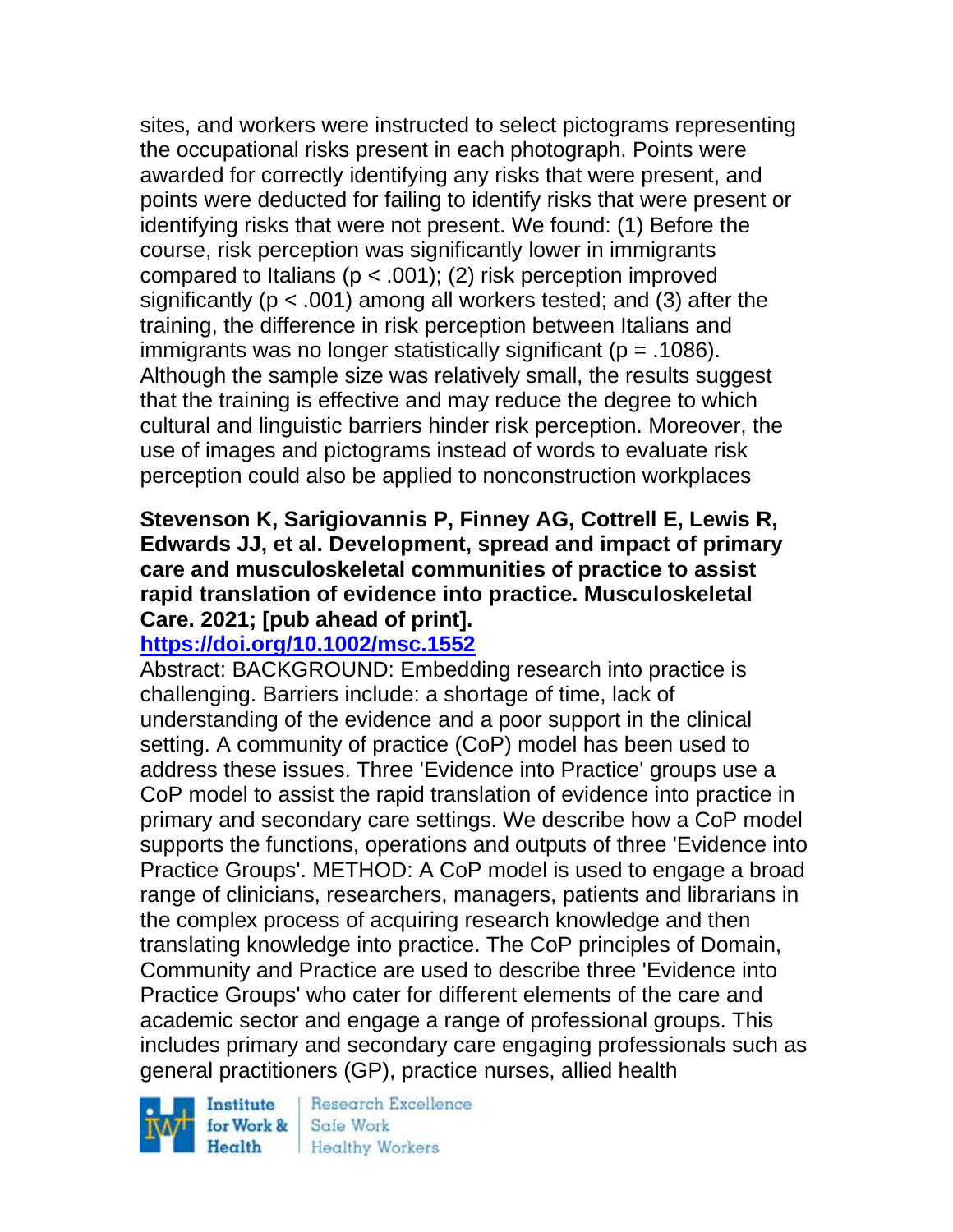professionals, researchers and librarians. All groups are clinically led, academically supported and follow similar processes to identify the best evidence and translate it into practice. As the groups reflect the context in which they work they have different operational arrangements for example frequency and time of meetings. RESULTS: The CoP model enabled three 'Evidence into Practice Groups' over time to: engage over 180 clinical and academic staff; answer 130 clinical questions; improve clinical care, gain funding for two randomised controlled trials (enrolled over  $n = 7000$  participants) and identify areas for further research, quality improvement audit and training. CONCLUSION: The CoP model encourages the rapid translation of evidence into practice by engaging staff to identify areas of clinical concern in their own context, thereby stimulating their interest and involvement. This creates a meaningful link between research and practice. Clinical leadership and the CoP model ensure that practice change is quick and efficient. This model can be replicated at scale. Consideration needs to be given to the key ingredients to achieve impact

#### **Trillos-Chacon MC, Castillo M, Tolosa-Guzman I, Sanchez Medina AF, and Ballesteros SM. Strategies for the prevention of carpal tunnel syndrome in the workplace: a systematic review. Applied Ergonomics. 2021; 93:103353.**

## **<https://doi.org/10.1016/j.apergo.2020.103353>**

Abstract: Carpal Tunnel Syndrome (CTS) is one of the most frequently occurring musculoskeletal disorders of the upper limbs. Strategies for preventing CTS in the workplace include interventions such as ergonomics, education, exercise, physical therapy, and occupational health. The purpose of this study was to provide a general overview based on the review of scientific literature regarding strategies used for preventing CTS in working populations. From September to October 2018, the MEDLINE, PUBMED, EMBASE and SCOPUS (1990 to December 2017) databases were searched for evidence. The risk of bias assessment in the selected papers was evaluated using the criteria recommended by The Cochrane Handbook and the methodological quality of the included studies was evaluated using Standard Quality Assessment Criteria for Evaluating Primary Research Papers from a Variety of Fields. A total of 11 studies were included in the present review. A total of 1,061 subjects